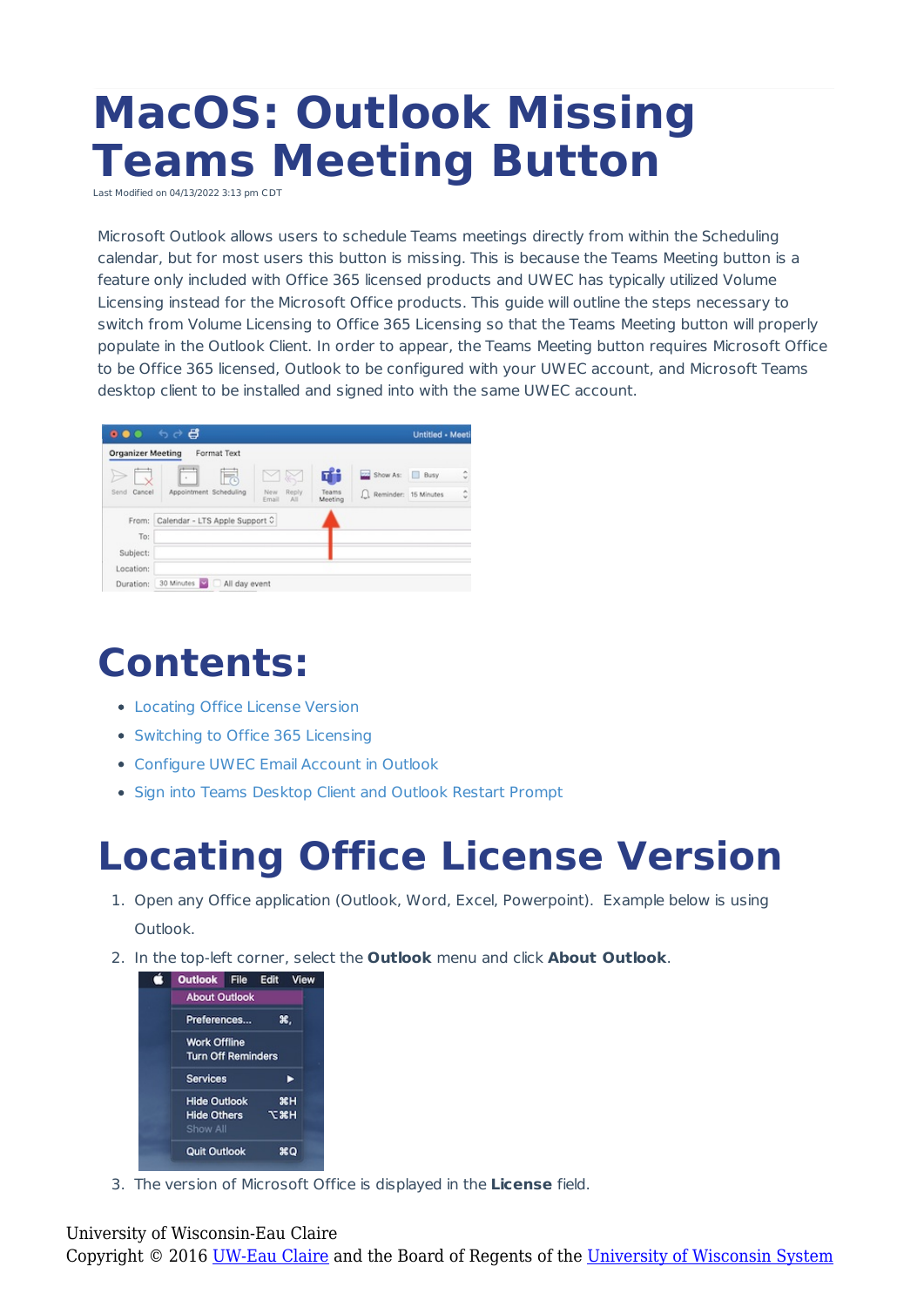| <b>Office 365 ProPlus</b>                                                                                                                                | <b>Office 2019 Volume License</b>                                                                                                  |
|----------------------------------------------------------------------------------------------------------------------------------------------------------|------------------------------------------------------------------------------------------------------------------------------------|
| 00<br>About Outlook                                                                                                                                      | $\bullet$ $\circ$ $\circ$<br>About Outlook                                                                                         |
| Microsoft <sup>®</sup> Outlook for Mac<br>Version 16.37 (20051002)<br>Product ID: 02954-077-132903<br>License: Microsoft 365 Subscription<br>Belongs to: | Microsoft <sup>®</sup> Outlook for Mac<br>Version 16.37 (20051002)<br>Product ID: 04242-000-000004<br>License: Volume License 2019 |

Please see the Switching to Office 365 Licensing section of this article to switch versions of Microsoft Office.

## **Switching to Office 365 Licensing**

Office 365 licensed Microsoft products are required to use the Teams Meeting button. If you are already signed into your UWEC Office 365 Subscription license, then skip this section. Otherwise, follow these steps to remove licensing and sign into your Office 365 account.

- 1. Quit any Microsoft Office applications that are currently running (Outlook, Word, Excel, Powerpoint, Teams).
- 2. In the **Applications** folder, locate and launch the Self Services app.
- 3. Log in with your UWEC credentials.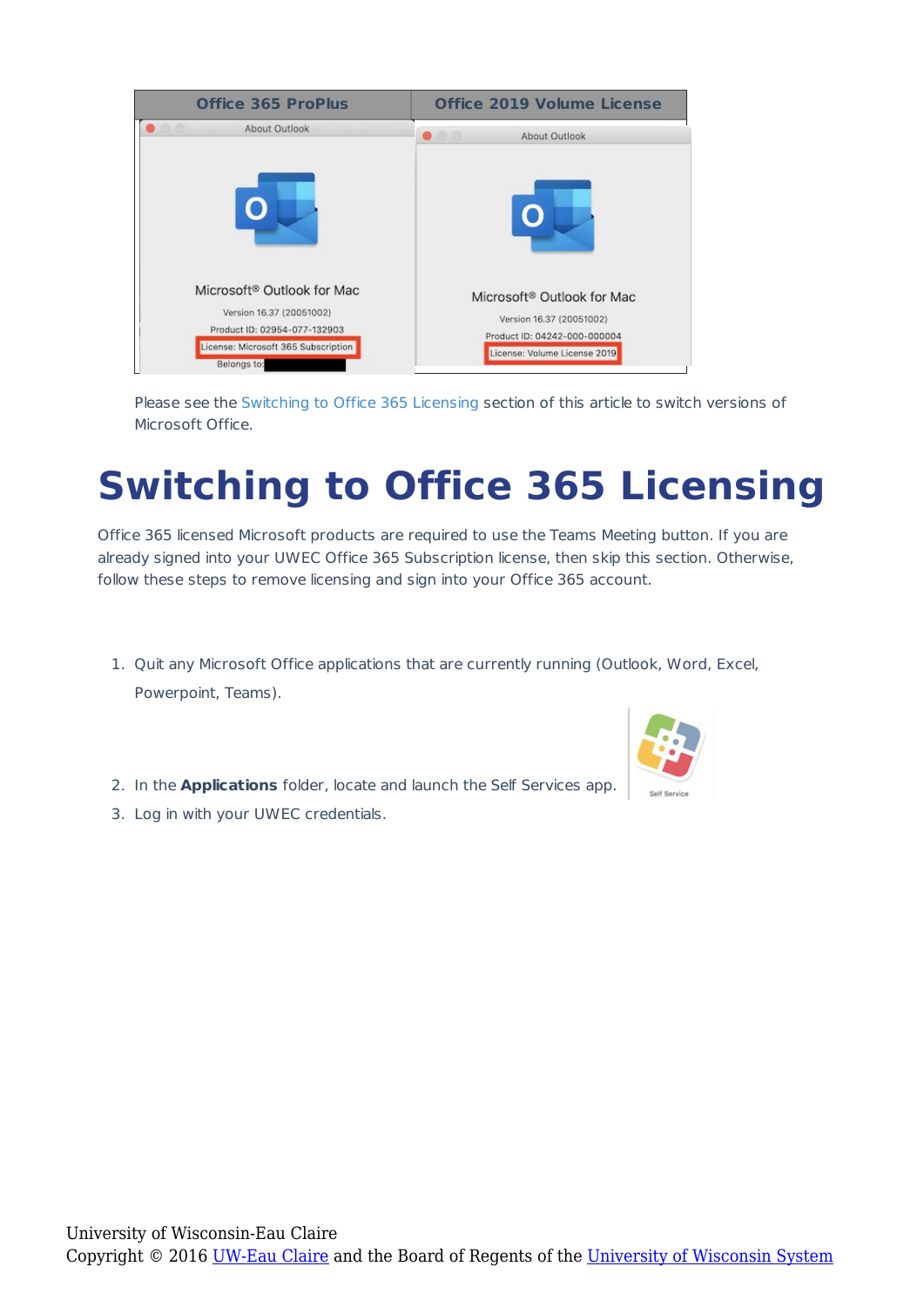

- 4. Navigate to the **Microsoft Office** category or search at the top for **Remove All Microsoft Office Licensing**. Click **Remove** and wait for the policy to finish which will completely remove all licensing from your Microsoft Office products (the applications themselves and user data will not be changed).
- 5. Launch any Microsoft Office application (Word, Outlook, Excel, Powerpoint) and you will be prompted to Sign in to activate. Enter your UWEC email address, then click **Next.**

| Outlook                           |  |
|-----------------------------------|--|
| Microsoft                         |  |
| Sign in                           |  |
| Email, phone, or Skype            |  |
| No account? Create one!           |  |
|                                   |  |
| Next                              |  |
|                                   |  |
|                                   |  |
|                                   |  |
|                                   |  |
|                                   |  |
|                                   |  |
| @2020 Microsoft Privacy statement |  |
|                                   |  |

6. Enter your UWEC credentials.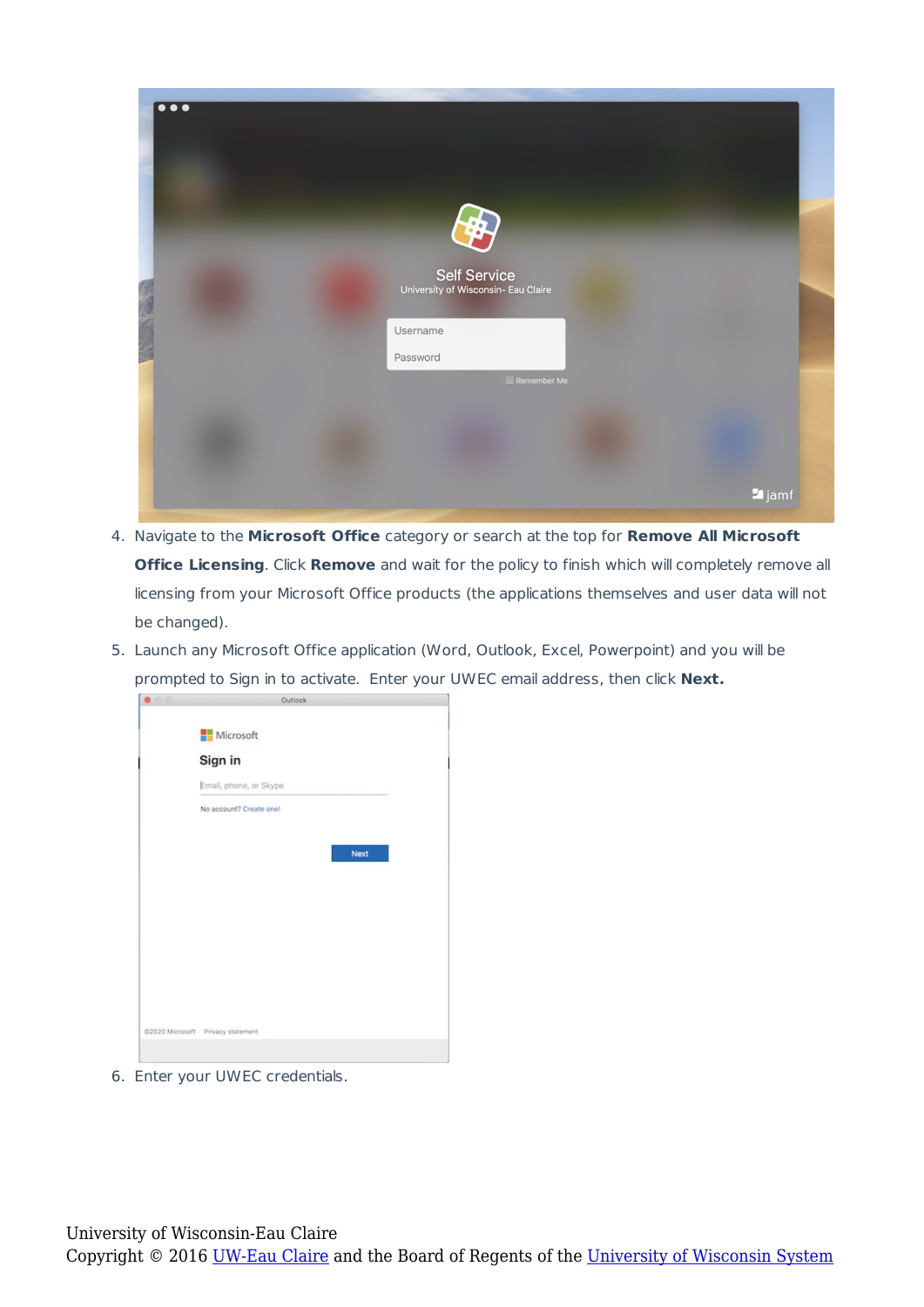| Forgot your password? | Enter your UW-Eau Claire username and password below, then select the<br>Log In button to continue.                         |
|-----------------------|-----------------------------------------------------------------------------------------------------------------------------|
| Username              |                                                                                                                             |
| <b>UWEC Username</b>  |                                                                                                                             |
| Password              |                                                                                                                             |
| <b>UWEC Password</b>  |                                                                                                                             |
|                       |                                                                                                                             |
|                       | Log In<br>Clear                                                                                                             |
|                       | OFFICE 365 LOGIN SERVICE                                                                                                    |
|                       | For security reasons, completely close your web browser when you are<br>done accessing services that require you to log in. |

7. Upon successfully entering your credentials, Office 365 will activate!

#### **Configure UWEC Email Account in Outlook**

1. Open **Outlook** application, then click **Outlook** in the top left corner menu and select **Preferences**.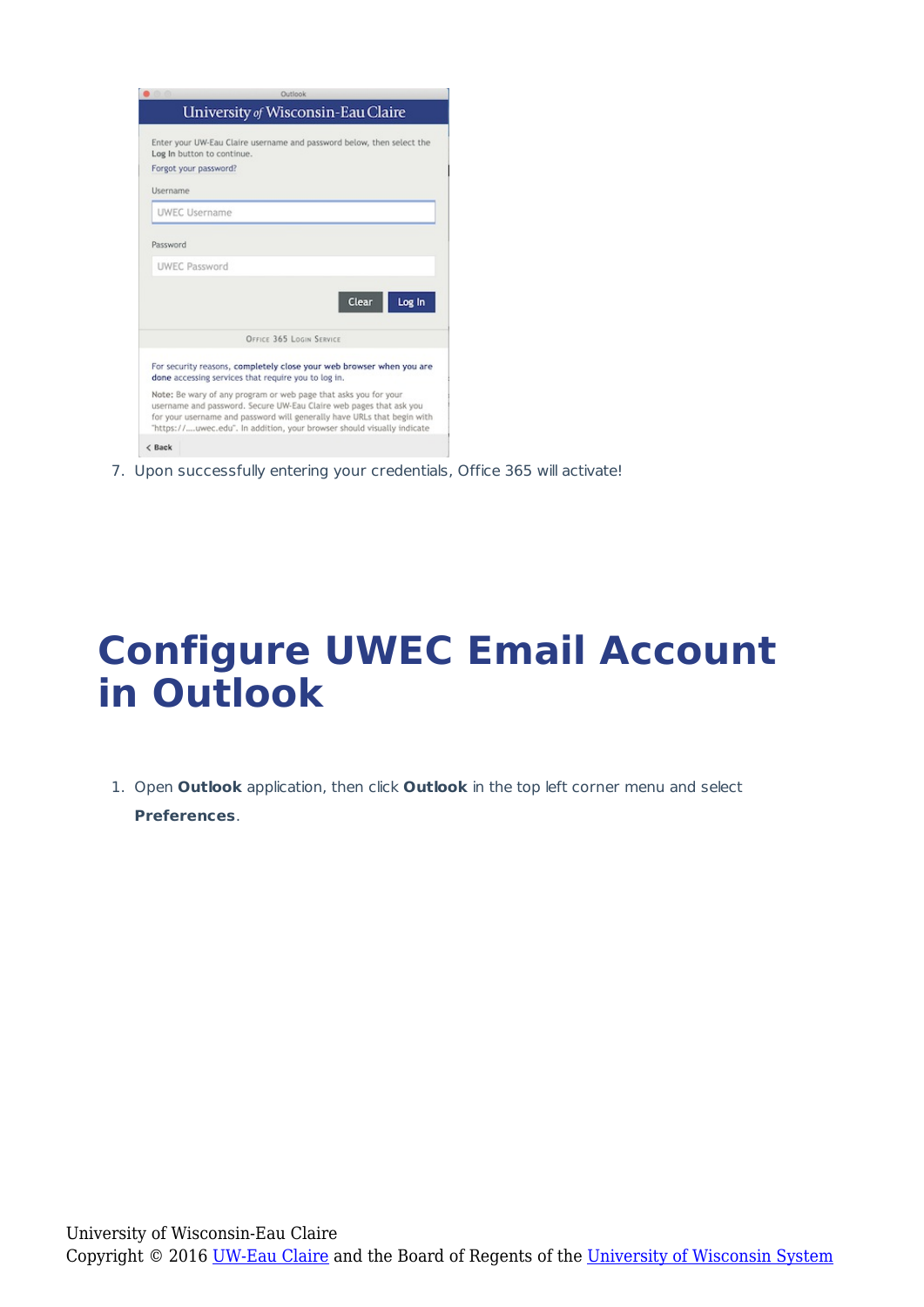

2. Select **Accounts**.



3. The User name field should be set to your UWEC email address.

| Default Account<br>@uwec.edu | 国图                             | @uwec.edu                   |                    |
|------------------------------|--------------------------------|-----------------------------|--------------------|
| Buwec.edu                    |                                | Exchange/Office 365 Account |                    |
|                              | Account description: @uwec.edu |                             |                    |
|                              | Personal information           |                             |                    |
|                              | Full name:                     |                             |                    |
|                              | E-mail address:                | @uwec.edu                   |                    |
|                              | Authentication                 |                             |                    |
|                              | Method:                        | User Name and Password      | $ \boldsymbol{z} $ |
|                              | User name:                     | @uwec.edu                   |                    |
|                              | Password:                      |                             |                    |
|                              |                                |                             |                    |
|                              |                                |                             |                    |
|                              |                                |                             |                    |
|                              |                                |                             |                    |
|                              |                                |                             |                    |

Note: If any changes are made, Outlook will need to be closed and reopened for the changes to take effect.

### **Sign into Teams Desktop Client**

University of Wisconsin-Eau Claire

Copyright © 2016 [UW-Eau Claire](http://www.uwec.edu) and the Board of Regents of the [University of Wisconsin System](http://www.uwsa.edu/)